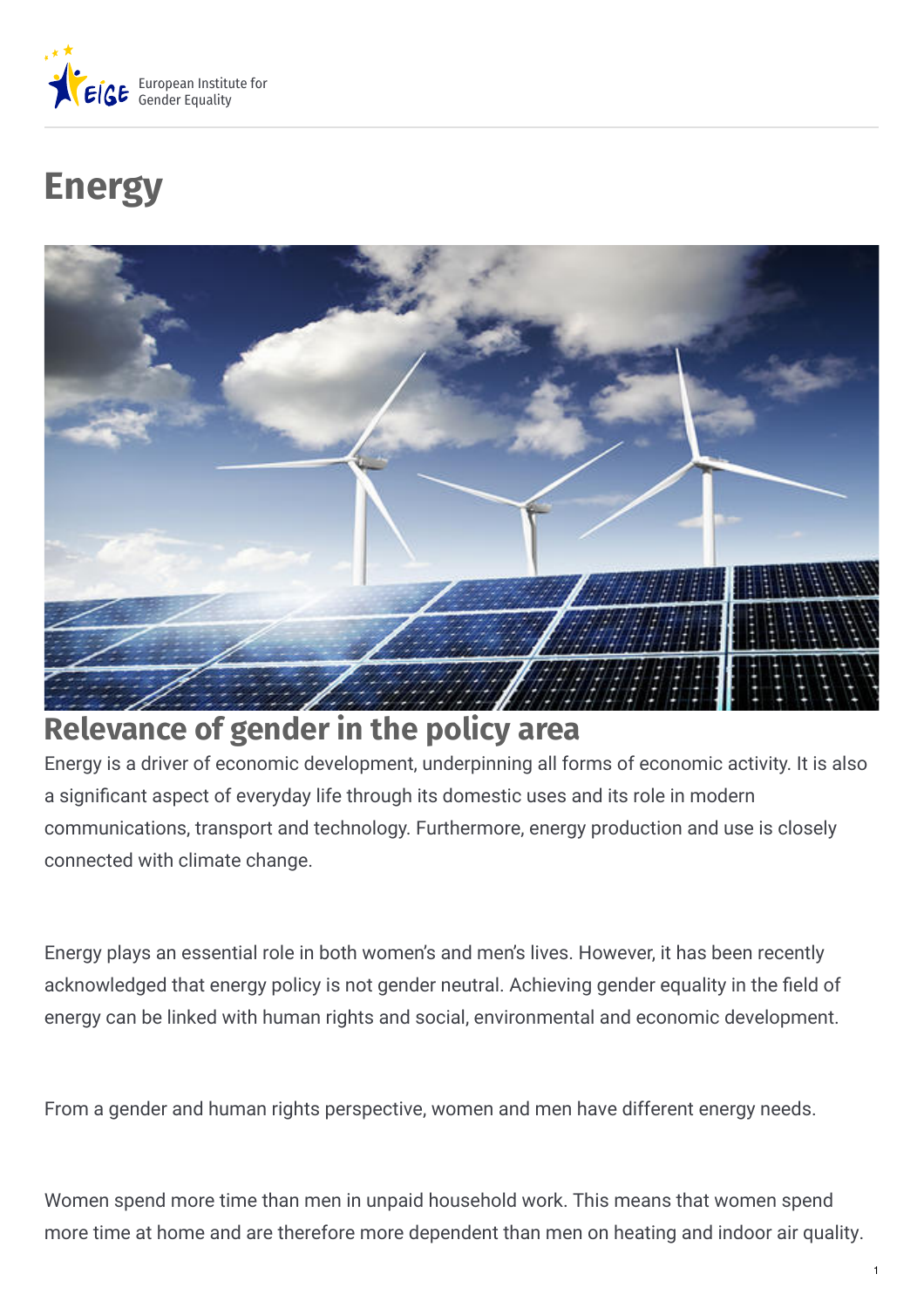In addition, women are more dependent on energy to use household devices (e.g. ovens, dishwashers and vacuum cleaners). Poor housing conditions (such as poorly insulated environments) and pollutant electronic devices and fuels may have a negative impact on women's health.

According to the OECD, energy availability trends affect women and men differently. For instance, blackouts that occur during meal preparation can mean more work for women. Certain aspects of access to energy (e.g. cost and physical distribution) may also affect women and men differently. European Commission research suggests that more women than men may be subject to energy poverty. Energy poverty, also known as fuel poverty, is an expression used to describe a situation where "a household is unable to afford the most basic levels of energy for adequate heating, cooking, lighting and use of appliances in the home". Elderly women are at higher risk of fuel poverty due to their higher life expectancy and lower pensions. This risk is also shared by lone female-headed households that have lower incomes. Member States have both recognised and chosen to address the issues of vulnerable consumers and energy poverty. A strong subsidiarity approach takes account of national differences, but there is a danger of Member States not addressing energy affordability and additional consumer protection, or access to markets for vulnerable consumers. There is also a risk of actions in favour of vulnerable consumers not contributing to measures to address energy poverty.

According to the European Institute for Gender Equality (EIGE), women tend to be more sustainable consumers than men:

they are more likely to buy eco-labelled products.

- they pay more attention to green procurement.
- they attach more importance to energy-efficient transport and fuels.
- they are more willing to change their behaviours to achieve sustainability goals, including energy efficiency.

Research carried out in Sweden shows that women are more likely to feel greater concern about their ecological footprint (61% of all women compared to 43% of all men). They are more willing to reduce their carbon emissions by buying from companies and producers whose activity mitigates climate change, such as organic food producers.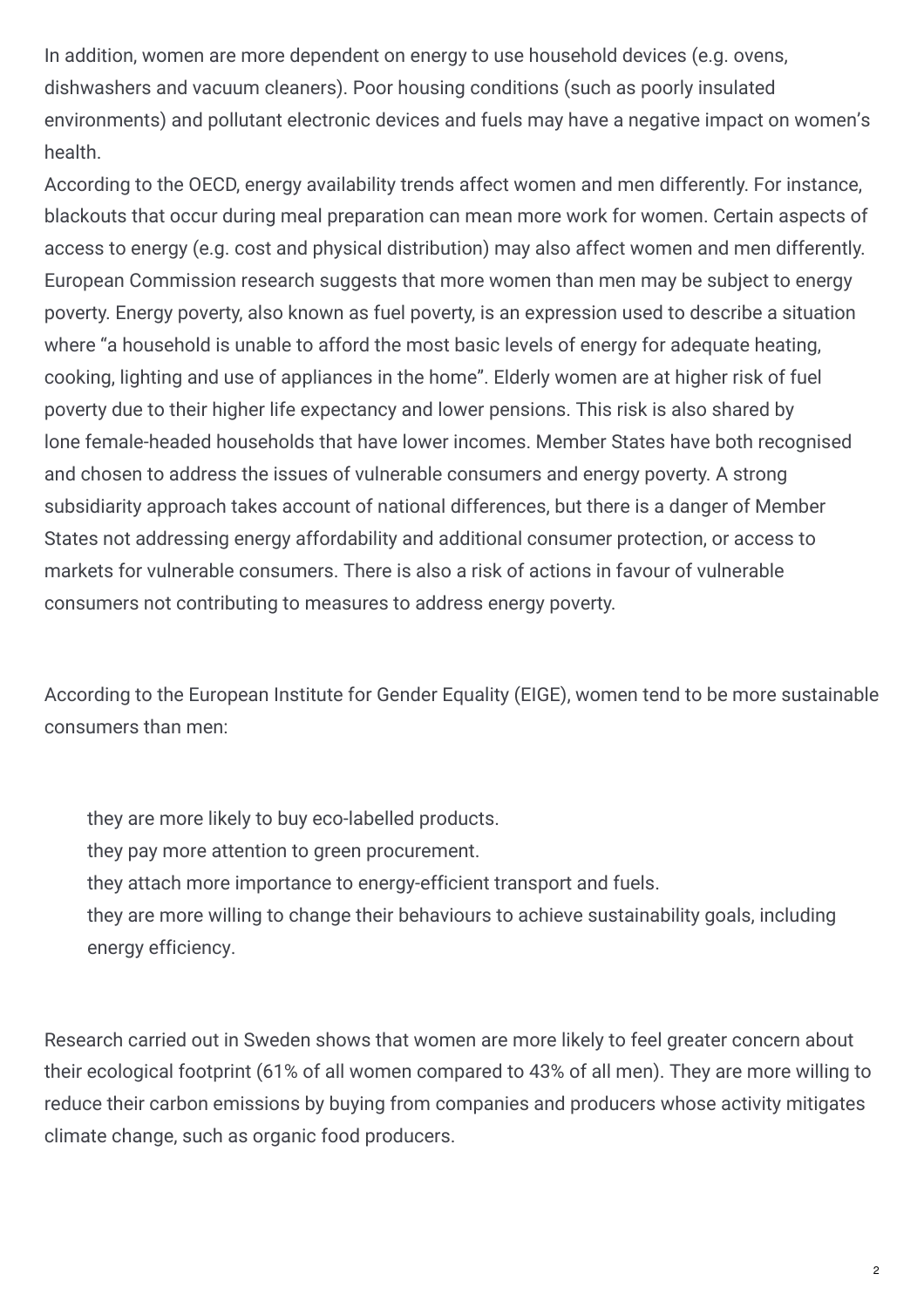For economic growth, the green economy is a key economic factor underpinning national and EU development. Investments in green jobs in the energy efficiency and renewable energy sectors are expected to bring about investments of over €2 billion by 2020. According to Greenpeace and the European Renewable Energy Council, innovation in renewable energy production will contribute to 2.7 million more jobs in the sector over the next 20 years. However, this enormous potential growth is at risk due to the lack of suitable specialists in the field. Increasing women's participation in the green labour market may help to address the workforce shortage. In 2010, only 22.1% of those employed in the energy sector were women.

Increasing women's involvement in the field of energy has the potential to stimulate sustainable economic growth. Gender parity would consolidate women's right to equality and represent a significant social achievement.

Yet this potential is blocked by persistent gender inequalities. First of all, women are often employed in low-qualified and non-technical jobs in the energy sector. This may be related to the fact that fewer women than men undertake studies in science, technology, engineering and mathematics (STEM). Moreover, the average digital literacy of women is lower than that of men. Women's participation in the energy labour market is also discouraged by gender stereotypes, which portray the energy sector as a technical working environment that is unsuitable for women.

Women are also less likely to hold decision-making positions in the energy sector. The absence of women in energy policy and strategy planning decreases the likelihood that women's interests and needs will be taken into account.

The energy sector is influenced by a set of persistent gender inequalities, which can be summarised as follows:

gender gaps in energy access.

gender gaps in the energy labour market.

gender gaps in energy-related education, namely segregation of women and men students across fields of study.

gender gaps in decision-making.

## **Gender inequalities in the policy area - Main issues**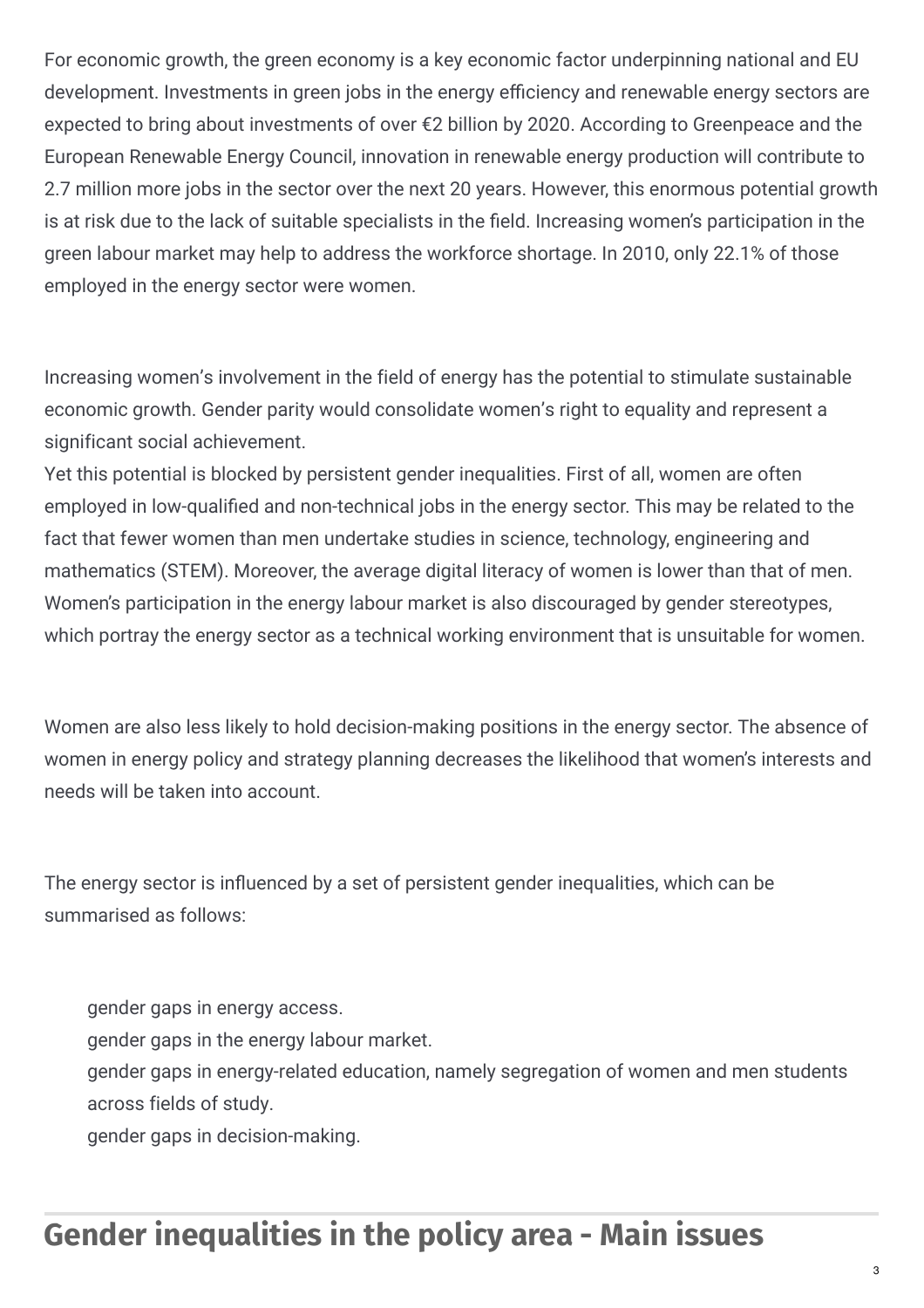#### **Women and energy poverty**

Lone female-headed households, and lone women and older women are all at a higher risk of fuel poverty than men.

Energy poverty is a problem that is on the rise in industrialised countries. When there is an increase in oil and gas prices there is a rise in energy costs, and this particularly affects poor households. Over the past decades, the proportion of lone-parent households has increased in the EU. Most of these lone-parent households are headed by mothers. Lone parents are considered to be a group significantly at risk of living in poverty.

The most recent Guidance Document on Vulnerable Consumers recognises that retirement and unemployment have an impact on the time spent at home. This affects heating or air conditioning costs. Older women have been identified as being at greater risk of energy poverty due to lower pensions. This guidance document also draws attention to the higher risk of fuel poverty among people who live alone in large homes, as heating/air conditioning costs will be high. These circumstances tend to apply to older people who often stay in the family home after their children have left. Women are also disproportionally affected due to their higher life expectancy.

The assumption that older women are more exposed to energy poverty can be supported by the figures for excess winter mortality (EWM). For instance, at the end of 2013 the UK Office for National Statistics published a Statistical Bulletin on EWM, which points out that women constitute 58% of the total number of excess winter deaths. The greatest number of excess winter deaths – for all age groups and both sexes – is found among women aged 85 and over. It should be borne in mind that older women outnumber older men two to one, because women have a higher life expectancy. In addition, compared to the previous period, the greatest increase in EWM was seen in women under 65 (where the EWM index increased from 8.2% in 2011/2012 to 12.4% in 2012/2013).

Energy poverty is not confined to the elderly, and elderly women in particular. Nearly 11% of the EU's population are not able to adequately heat their homes at an affordable cost. This situation is estimated to affect around 54 million people in Europe (figures for 2012). The scale of the problem can be attributed to rising energy prices, low income and energyinefficient homes, and is particularly prevalent in central, eastern and southern Europe.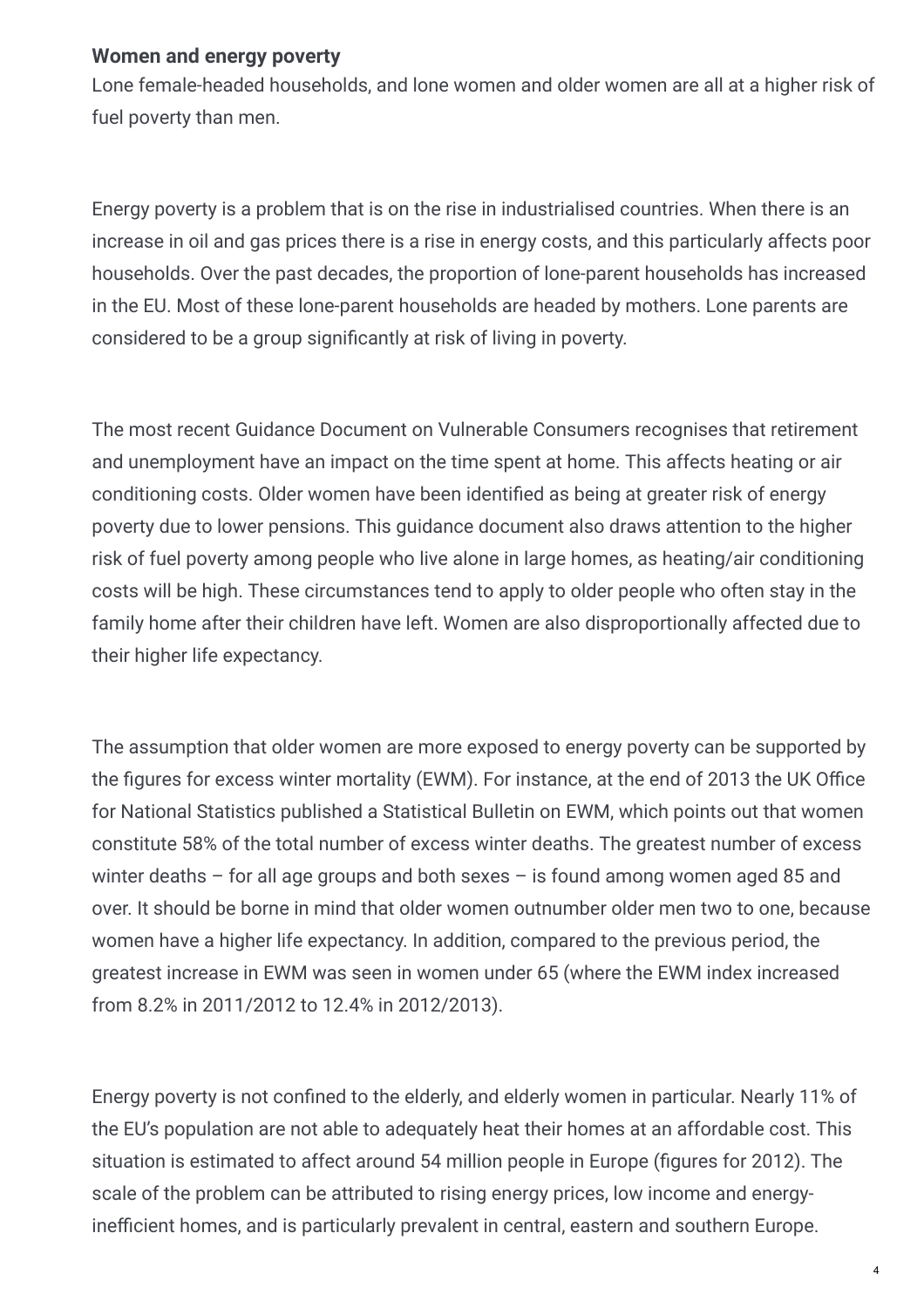#### **Gender gaps in the energy labour market**

In Europe, the energy sector workforce is composed mainly of men (77.9%) with women representing only 22.1%. The same trend seems to apply to the renewable energies sector, where women are also underrepresented. In the renewable energy sector, women represent less than 30% of positions in manufacturing (e.g. fuel for vehicles, pollution-control equipment), construction (e.g. retrofitting buildings) and energy production. The more skilled  $i$  jobs in these areas – metal workers, insulation specialists, plumbers and pipe fitters, electricians, heating and cooling experts – are mostly male-dominated. Other sectors, such as engineering and financial and business services (where the better-paid jobs are concentrated), are also dominated by men. When working in the renewable energy sector, women are generally employed in lower-skilled jobs, primarily in administration and communication.

Some of the most commonly cited reasons explaining women's low participation in the energy labour market are the following:

lack of appropriate skills due to the gender gaps in energy-related education. the perception of the energy sector as a male domain and persisting gender stereotypes.

the difficulty of achieving a work–family life balance which discourages women from taking on jobs that involve unpredictable work schedule or emergency travel. insufficient career promotion opportunities and mentoring programmes for women.

#### **Gender gaps in energy-related education**

According to 2014 Eurostat data, more women (42.3%) than men (33.6%) complete tertiary education. Yet women are more present in the humanities than in scientific fields. Eurostat data for 2012 show that the number of women graduating in science and technology per 1,000 inhabitants is considerably less than the number of men: 11% of women compared to 22% of men, aged 22 – 29. The increase in the percentages of tertiary graduates in science and technology over the  $2010 - 2012$  period is slightly higher for men at  $+2.9$  percentage points) than for women, at +1.2 percentage points. At the same time, the energy sector requires more workers with scientific knowledge and specialist expertise.

There is a complex set of reasons for this situation: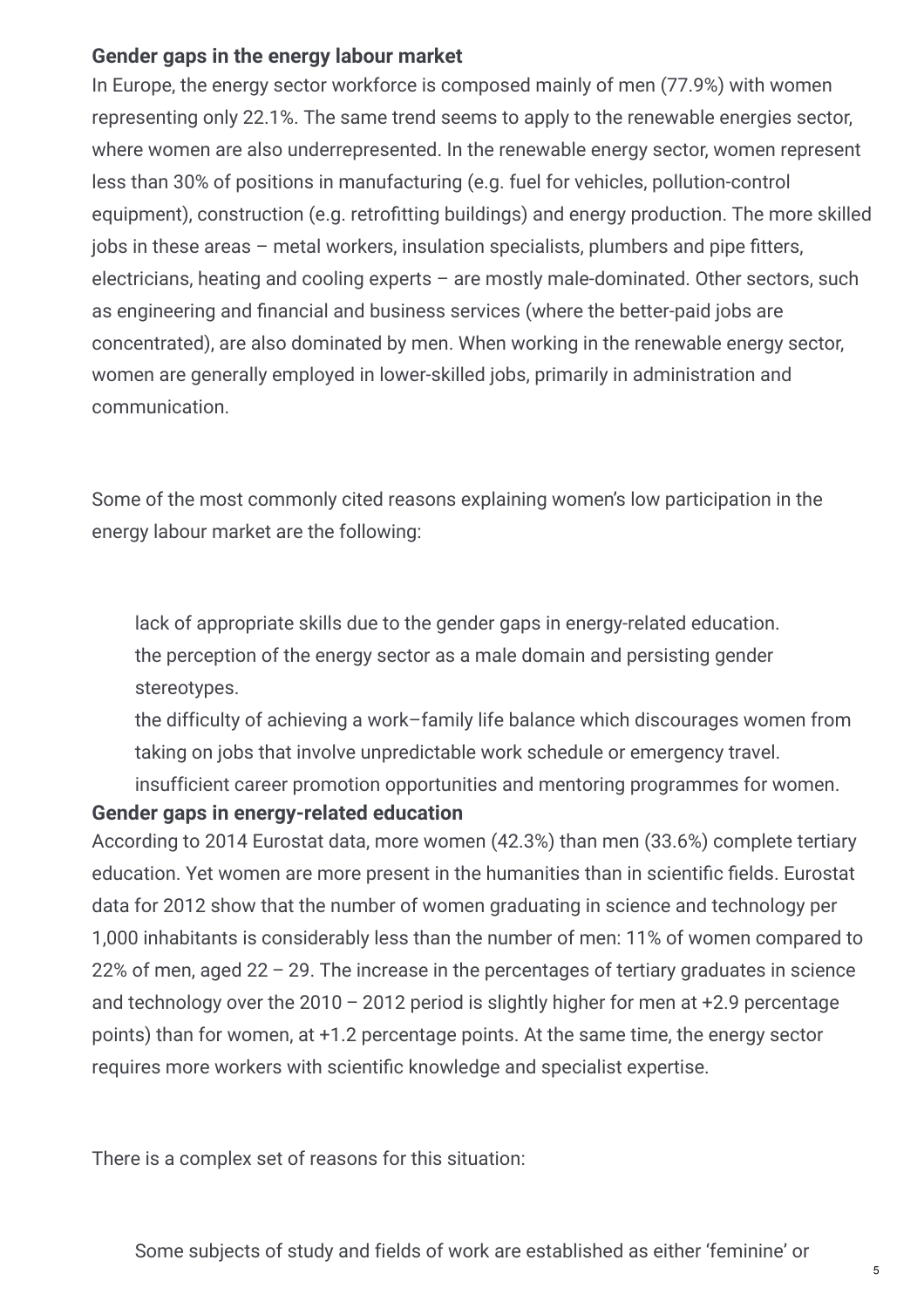'masculine', for example the energy field is seen as a male domain.

There is an absence of women scientist/engineer role models and a lack of scienceoriented guidance and mentoring programmes during upper-secondary education. The approach of teaching science in schools is outdated and unattractive to the interests of students taking the science curriculum.

#### **Gender gaps in decision-making**

The number of women who hold management positions in the energy sector is very low. According to a study by EIGE, research carried out in 2010 in Germany, Spain and Sweden showed that 64% of the 295 energy companies surveyed had no women at all on boards or management groups. Also, only 5% of the companies had women in 40% or more of their posts. The situation is hardly better in the renewable energy sector. For example, in Germany women represent only 8% of board members in associations promoting renewable energy. Figures tend to be slightly better in the oil industry, where there has been an increase of 3 percentage points in women's participation in leadership positions in the period 2000 – 2007, from 9% in 2000 to 12% in 2007.

The situation is much the same in the public sector. According to the 2012 EIGE study, 17.3% of women in the energy sector are employed in high-level positions, compared to 82.7% of men. The situation is slightly better in the Nordic countries than in Mediterranean countries. However, in both Nordic and Mediterranean countries, women leaders are absent in the technological areas of the energy sector. For instance, in Sweden, women and men participate equally in the decision-making process in ministries related to energy, yet women are less well represented in the Swedish Environmental Protection Agency and the Swedish Nuclear Power Inspectorate.

## **Gender equality policy objectives at EU and international level**

#### **EU level**

### **European Commission**

The main objective of the European Commission in the energy sector is increasing women's participation in the knowledge economy, including the green economy. The Commission has set out a specific framework to tackle problems related to scientific skills and the low participation of women in the green labour market. This can be summarised as follows:

**E-skills for the 21st century: Fostering competitiveness, growth and jobs**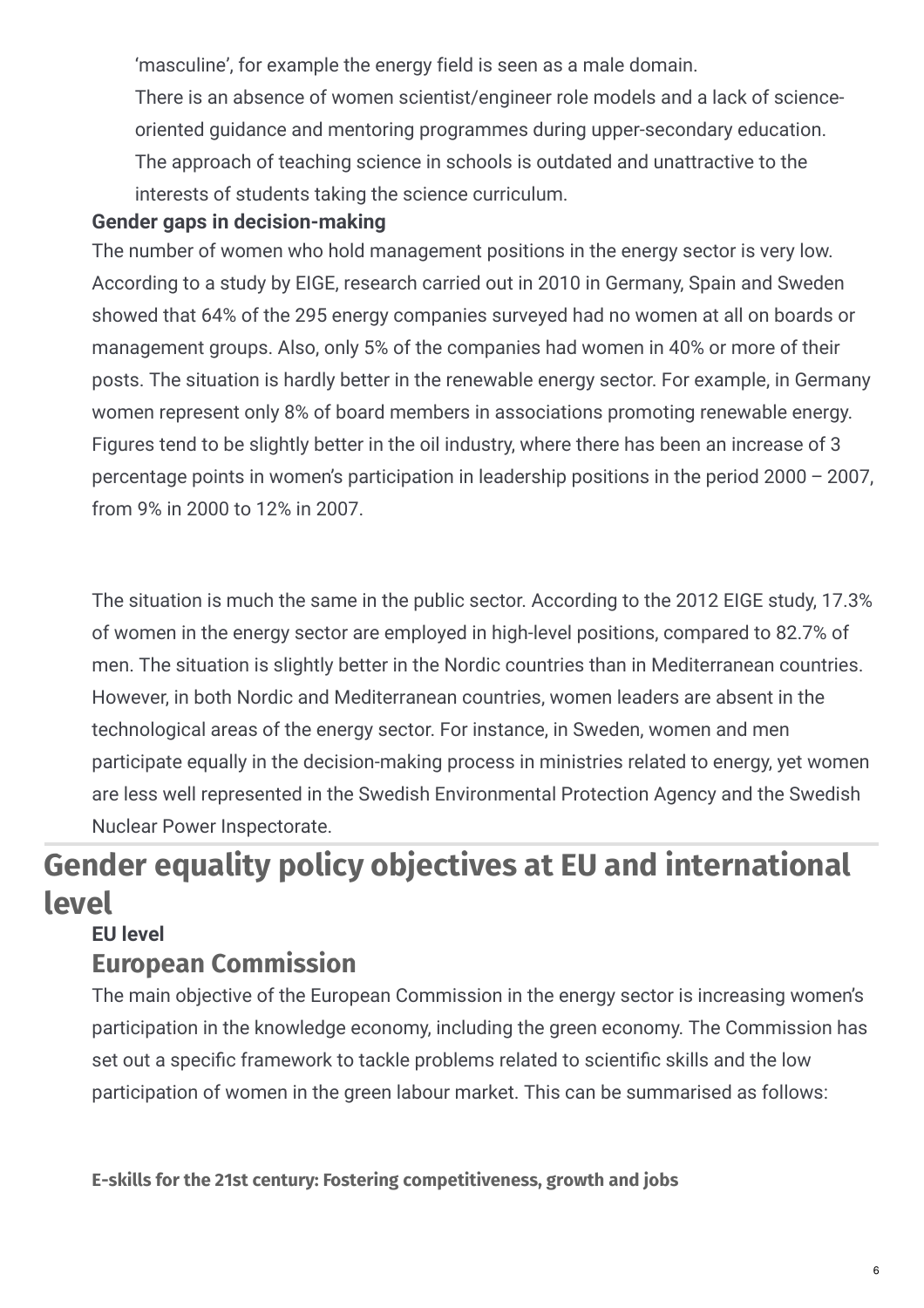The framework specifies that there is a need to promote specific actions addressing women in order to increase their participation in ICT and STEM fields. These actions include exchanging information and good practices on Member State initiatives for the promotion of science, maths and ICT role models, and career profiles and perspectives.

#### **Agenda for modernising higher education systems**

Increasing women's participation in higher technical and scientific education is another EU objective. This Agenda acknowledges that tackling stereotyping and removing barriers women still face in reaching the highest levels in postgraduate education and research can liberate untapped talent. The Agenda envisages that one of the key polices to be addressed by Member States is implementing the recommendations of the Helsinki Group on women in science.

**The Seventh Framework Programme's (FP7) cooperation work programme on energy** This demonstrates the European Commission's commitment to enhance scientific excellence through mainstreaming gender equality. It continues the gender mainstreaming goals already drawn up for FP6 and ensures that the gender dimension is addressed in European research. This includes promoting the participation of women scientists in framework programme activities, with a target of 40%.

### **Council of the European Union**

In the 2012 Council Conclusions Gender equality and the environment: Enhanced decisionmaking, qualifications and competitiveness in the field of climate change mitigation policy in the EU, the Council calls on the Member States and the Commission to:

take active and specific measures aimed at achieving a balanced representation of women and men in decision-making in climate change mitigation at all levels, including the EU level.

support women in science and technology at national and European level.

cut out gender stereotypes and promote gender equality at all levels of education and training, as well as in working life.

integrate the principle of gender mainstreaming into all relevant legislation, policy measures and instruments related to climate change mitigation.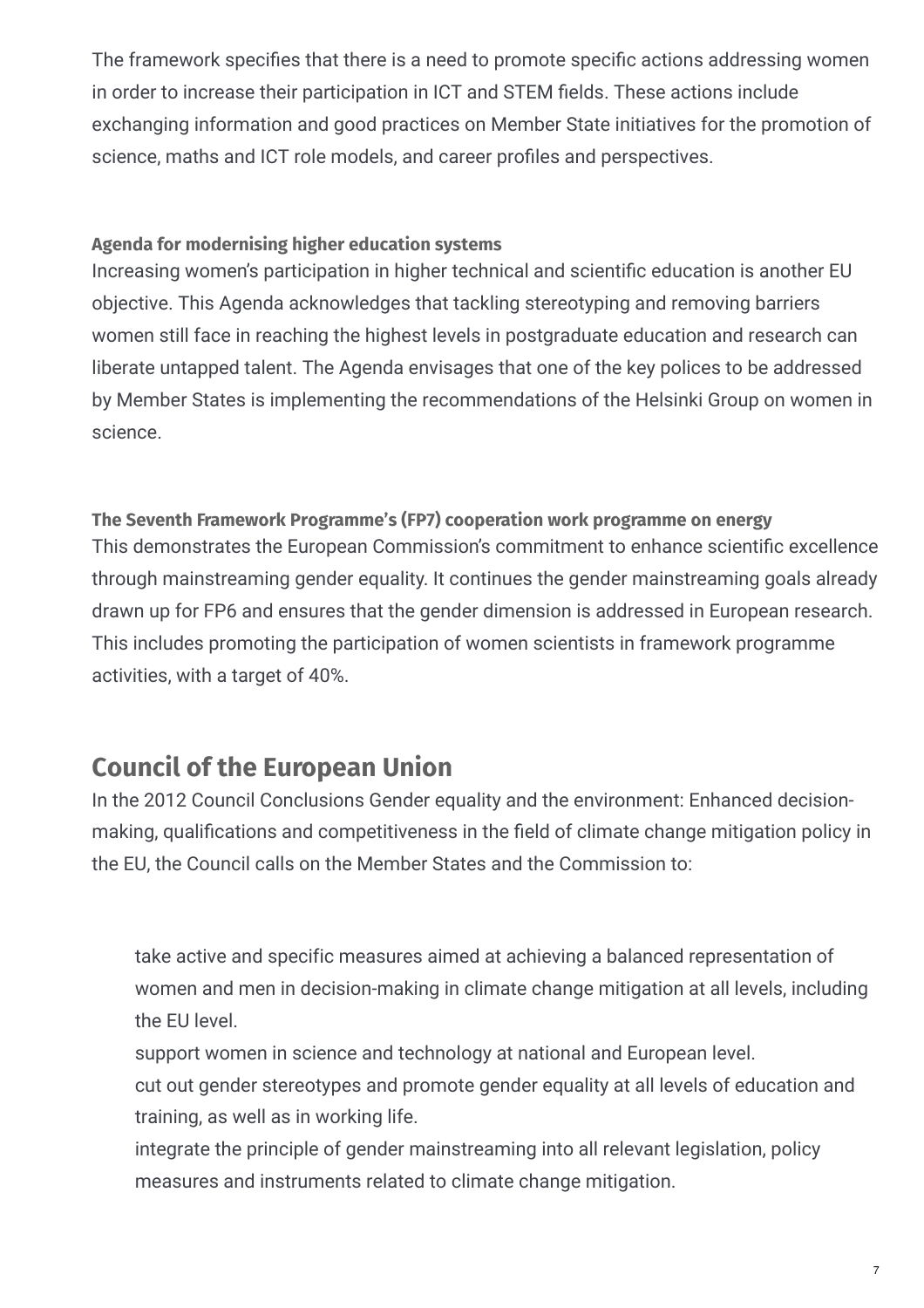Furthermore, it calls on the Commission to:

provide guidance about mainstreaming gender in policy areas. consider focusing on the issue of women and climate change in a future report. take action, with the participation of civil society, to raise awareness of the gender dimension of climate change policy.

#### **European Parliament**

In 2012, the European Parliament issued a resolution on women and climate change, which includes references to the energy policy sector on the mitigation of climate change. It calls on the European Commission to:

encourage women to pursue technical and scientific training and careers in the environmental and energy technology sectors. The need for expertise in this area will guarantee women secure jobs with a stable future, and ensure greater awareness of women's needs when it comes to establishing climate change policies. set up a toolkit to encourage inclusive decision-making. launch awareness-raising campaigns at the grassroots level, focusing on everyday consumer spending choices related to household and childcare activities.

Furthermore, it stresses the important role played by women in implementing mitigation measures in daily life, e.g. through energy and water-saving practices, recycling measures and the use of eco-friendly and organic products. Women are still seen as the primary managers of these resources in the home.

In the same year, the European Parliament adopted a resolution on the role of women in the green economy. This resolution calls on the Member States to:

innovate and stimulate greater participation of both women and men in the development of renewable and environmentally friendly energy and architecture. promote women's entrepreneurship in the green economy. ensure that women are equally represented in political decision-making bodies as well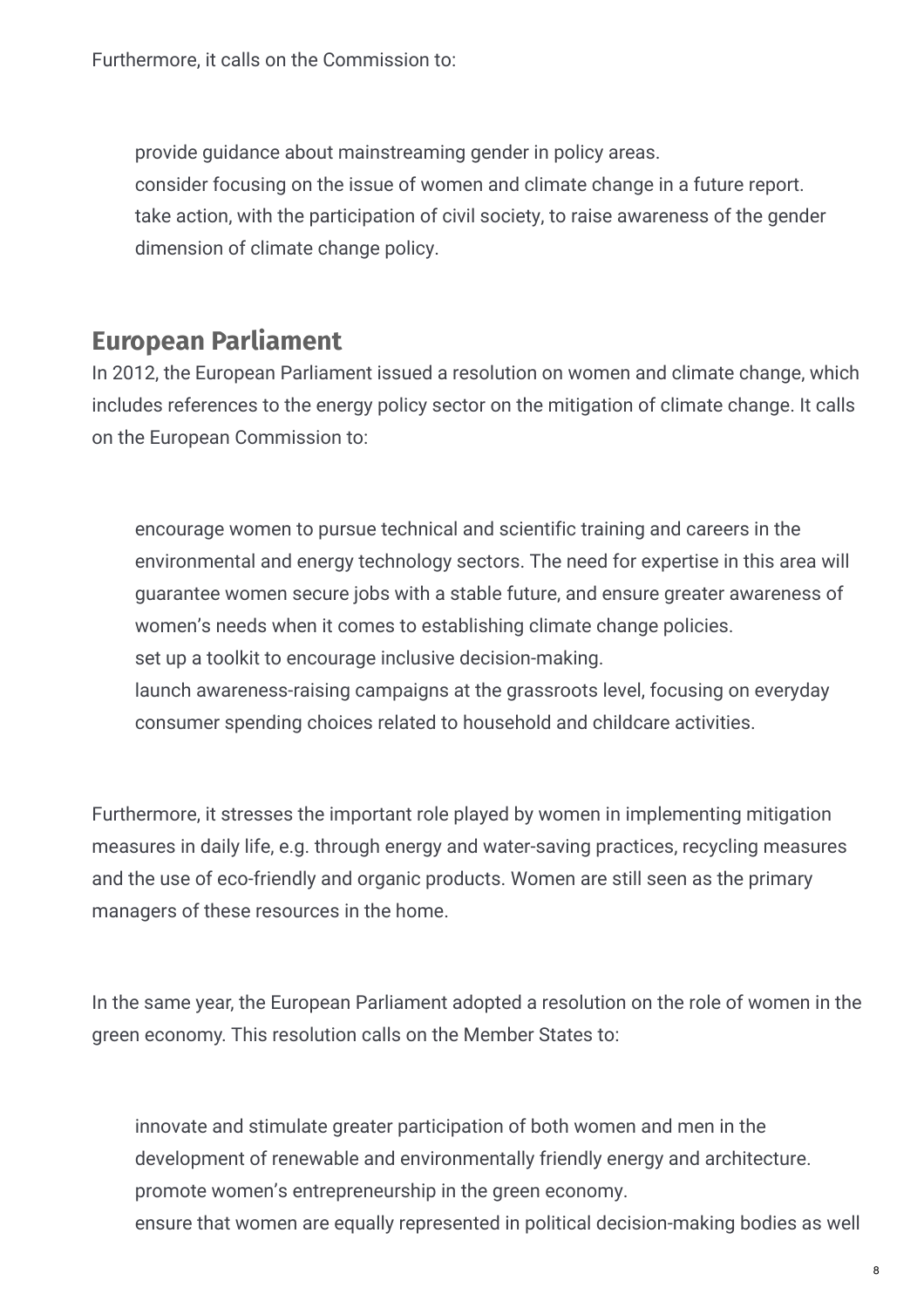as in government-appointed bodies and institutions. These bodies are those dealing with defining, planning and implementing environmental, energy and green jobs policies, to include the gender perspective.

appoint more women to management roles and company boards within the green jobs sector.

use and develop ways to encourage women to choose courses and careers in the environment, transport and energy sectors. At the same time, fight stereotypes that favour careers in natural and applied sciences for men.

Furthermore, the resolution urges the Commission to be particularly aware that billions of people are totally dependent on biomass for energy. Children and women suffer from health problems because they collect, process and use biomass.

In 2014, the European Parliament adopted a resolution on A 2030 framework for climate and energy policies, which stresses that active labour market policies have to be targeted and designed to meet worker and labour demands. This is needed to avoid an insufficiently qualified labour force in emerging sustainable technologies, and to provide young people, women and disadvantaged groups with access to sustainable quality jobs in the green economy.

#### **United Nations International level**

The United Nations Conference on Sustainable Development – Rio+20 – took place in Rio de Janeiro, Brazil on 20 – 22 June 2012. It resulted in a focused political outcome document, titled The Future We Want, which contains clear and practical measures for implementing sustainable development. It recognises the critical role that energy plays in the development process, and that modern energy services are essential to social inclusion and gender equality. In September 2011, UN Secretary-General Ban Ki-moon launched the Sustainable Energy for All initiative and shared his vision for how governments, business and civil society working in partnership can make sustainable energy for all a reality by 2030. The United Nations General Assembly unanimously declared the decade 2014 – 2024 as the decade of sustainable energy for all. This underscores the importance of energy issues for sustainable development and for the elaboration of the post-2015 development agenda. The first two years of the decade will focus on women, energy and health.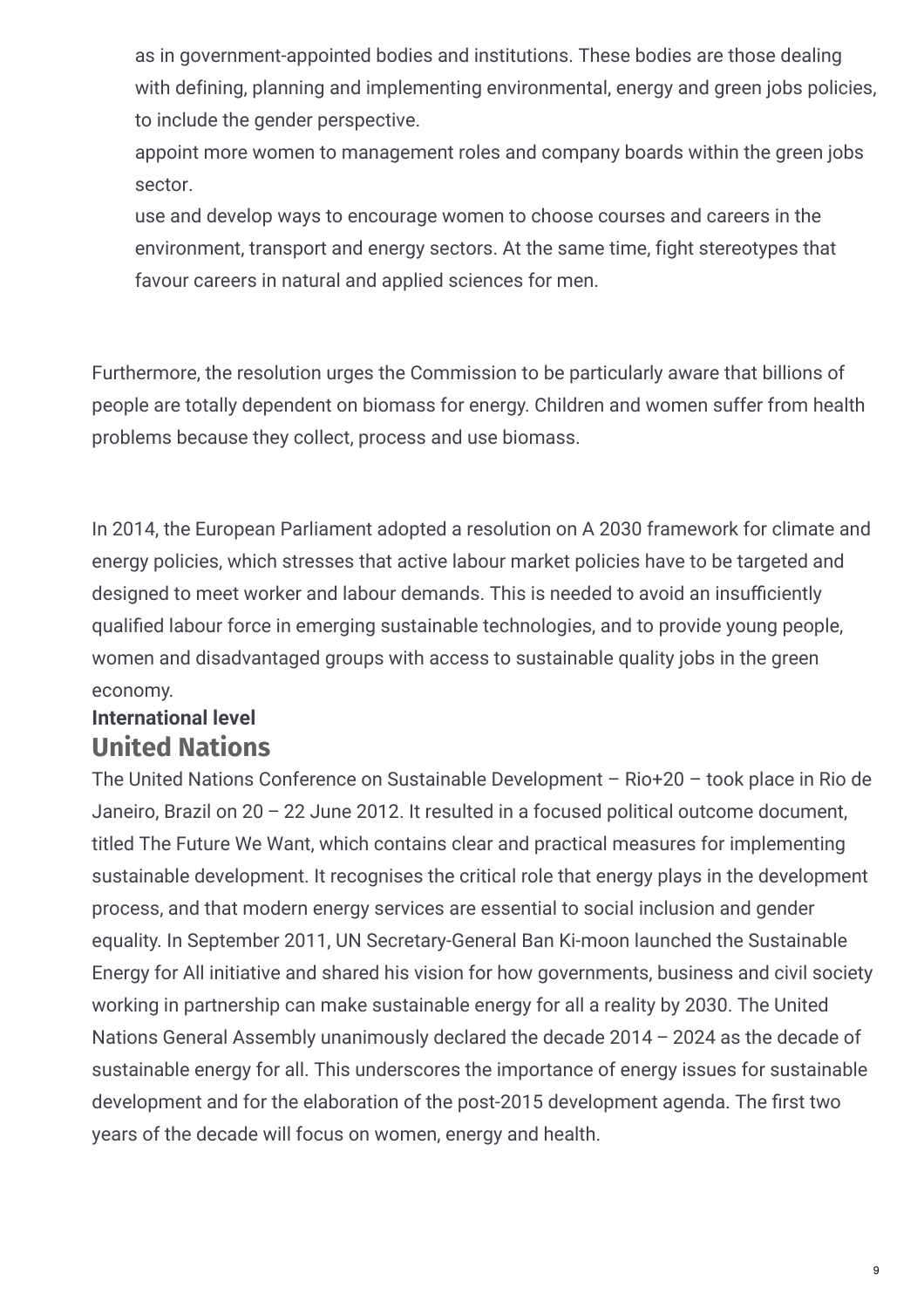The new sustainable development goals agreed at the UN Sustainable Development Summit include specific objectives on affordable and clean energy for all. Even though not directly referring to gender equality, two targets under Goal 7 (ensuring universal access to affordable, reliable, sustainable and modern energy for all) are highly relevant for ensuring women's equal access to energy, as women are considered vulnerable to energy poverty.

"By 2030, ensure universal access to affordable, reliable and modern energy services." "By 2030, expand infrastructure and upgrade technology for supplying modern and sustainable energy services for all in developing countries, in particular least developed countries, small island developing States, and land-locked developing countries, in accordance with their respective programmes of support."

## **Policy cycle in energy**

### **How and when? Energy and the integration of gender dimension into the policy cycle**

Gender dimension can be integrated in all phases of the policy cycle. For a detailed description of how gender can be mainstreamed in each phase of the policy cycle click here.

Below, you can find useful resources and practical examples for mainstreaming gender into the energy. They are organised according to the most relevant phase of the policy cycle they may serve.

### **Practical examples of gender mainstreaming in energy Norway**

The Norwegian action plan for women's rights and gender equality was launched in 2007 to emphasise the importance of gender sensitivity in energy as one of the five priority areas of Norwegian development cooperation. The plan states that Norway will take measures to ensure:

both women and men participate at all levels in the management of natural resources in partner countries.

contribution to the creation of jobs and livelihoods for both women and men.

support for sustainable, safe energy solutions that ease women's burden of work and improve their access to health services and education.

support for the development and use of clean energy solutions, such as solar energy. promotion of the active participation of women in decision-making and implementation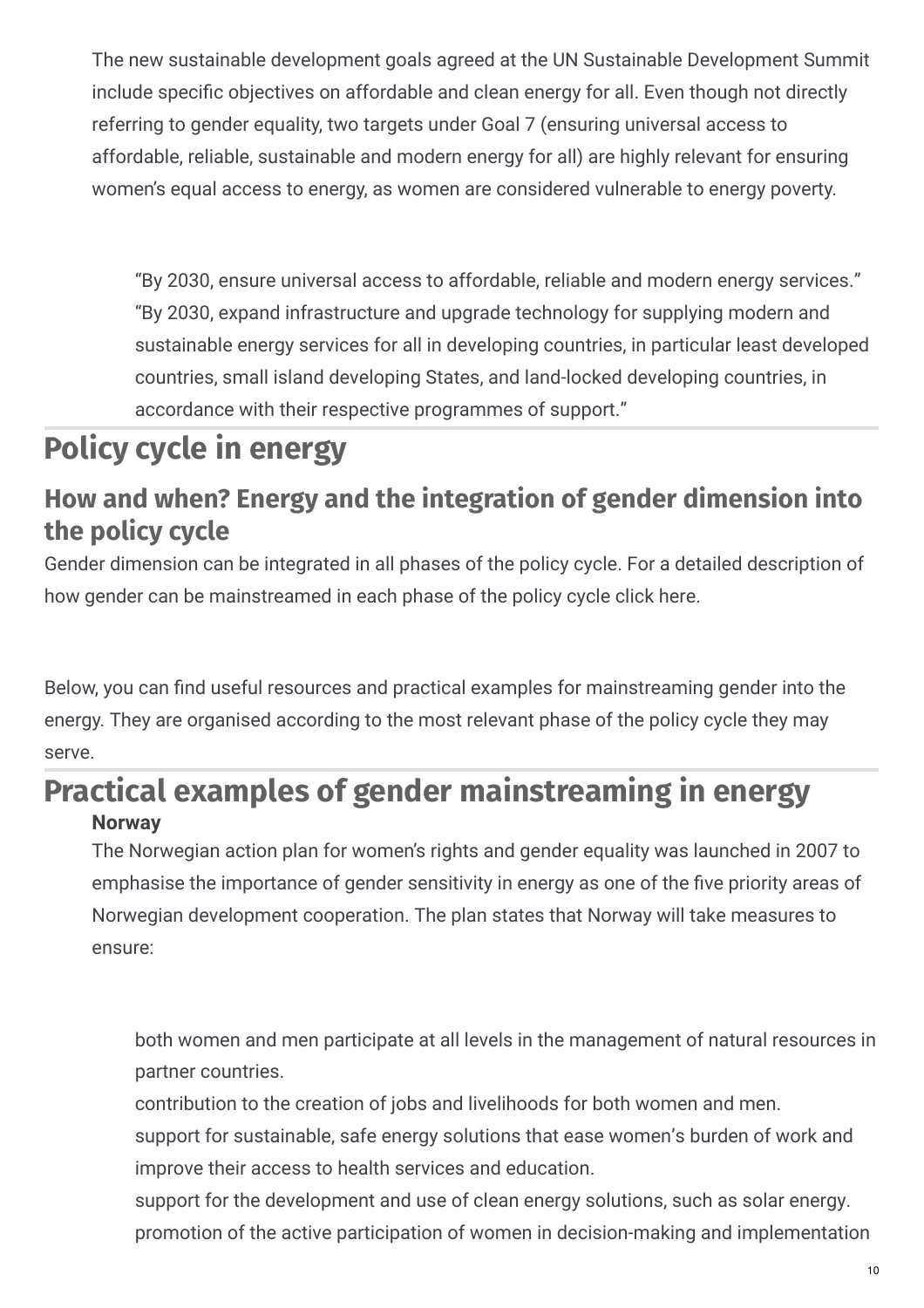processes.

**UK**

The UK initiative for the future sustainable procurement national action plan gives the British government a clear direction on how to make real progress towards better, more sustainable procurement. This will in turn allow it to move forward on sustainable development and set an example both to business and consumers in the UK and to other countries. Gender equality and sustainable energy represent two criteria to be considered by the British authorities in awarding contracts.

## **Timeline**

The key milestones of the energy policy are presented below.

### Green Paper - A European strategy for sustainable, competitive and secure energy (COM(2006) 105 final)

Read the strategy [here.](http://europa.eu/documents/comm/green_papers/pdf/com2006_105_en.pdf)

2006 - 2006

### Communication from the Commission to the European Council and the European Parliament: An energy policy for Europe (COM(2007) 1 final)

Read teh document [here.](http://eur-lex.europa.eu/legal-content/EN/TXT/?uri=URISERV:l27067)

2007 - 2007

Regulation (EC) No. 663/2009 of the European Parliament and of the Council of 13 July 2009 establishing a programme to aid economic recovery by granting Community financial assistance to projects in the field of energy

Read the regulation [here.](http://eur-lex.europa.eu/legal-content/EN/TXT/?uri=uriserv:en0012)

2009 - 2009

Directive 2009/28/EC of the European Parliament and of the Council of 23 April 2009 on the promotion of the use of energy from renewable sources and amending and subsequently repealing Directives 2001/77/EC and 2003/30/EC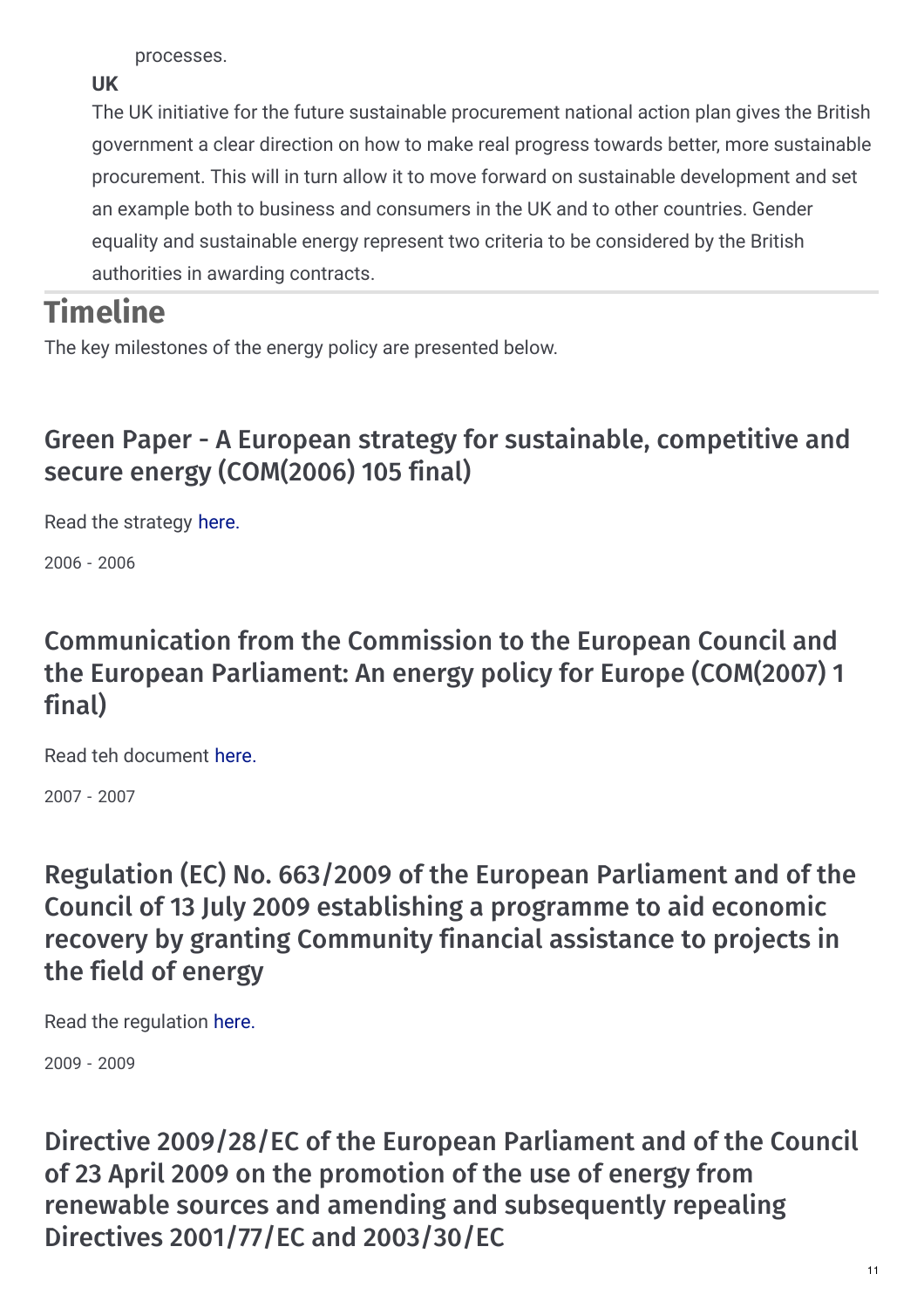Read the directive [here.](http://eur-lex.europa.eu/legal-content/EN/ALL/?uri=CELEX%3A32009L0028)

2009 - 2009

### Directive 2009/72/EC of the European Parliament and of the Council of 13 July 2009 concerning common rules for the internal market in electricity and repealing Directive 2003/54/EC (Text with EEA relevance)

Read the directive [here.](http://eur-lex.europa.eu/legal-content/EN/TXT/?uri=celex:32009L0072)

2009 - 2009

Directive 2009/125/EC of the European parliament and of the Council of 21 October 2009 establishing a framework for the setting of ecodesign requirements for energy-related products (recast)

Read the directive [here.](http://eur-lex.europa.eu/legal-content/EN/ALL/?uri=CELEX:32009L0125)

2009 - 2009

Decision No 406/2009/EC of the European Parliament and of the Council of 23 April 2009 on the effort of Member States to reduce their greenhouse gas emissions to meet the Community's greenhouse gas emission reduction commitments up to 2020

Read the decision [here.](http://eur-lex.europa.eu/legal-content/EN/TXT/?uri=uriserv:OJ.L_.2009.140.01.0136.01.ENG)

2009 - 2009

Communication from the Commission to the European Parliament, the Council, the European Economic and Social Committee and the Committee of the Regions: Energy 2020 – A strategy for competitive, sustainable and secure energy (COM(2010) 639 final)

Read the document [here.](http://eur-lex.europa.eu/LexUriServ/LexUriServ.do?uri=COM:2010:0639:FIN:EN:PDF)

2010 - 2010

Directive 2010/31/EU of the European Parliament and of the Council of 19 May 2010 on the energy performance of buildings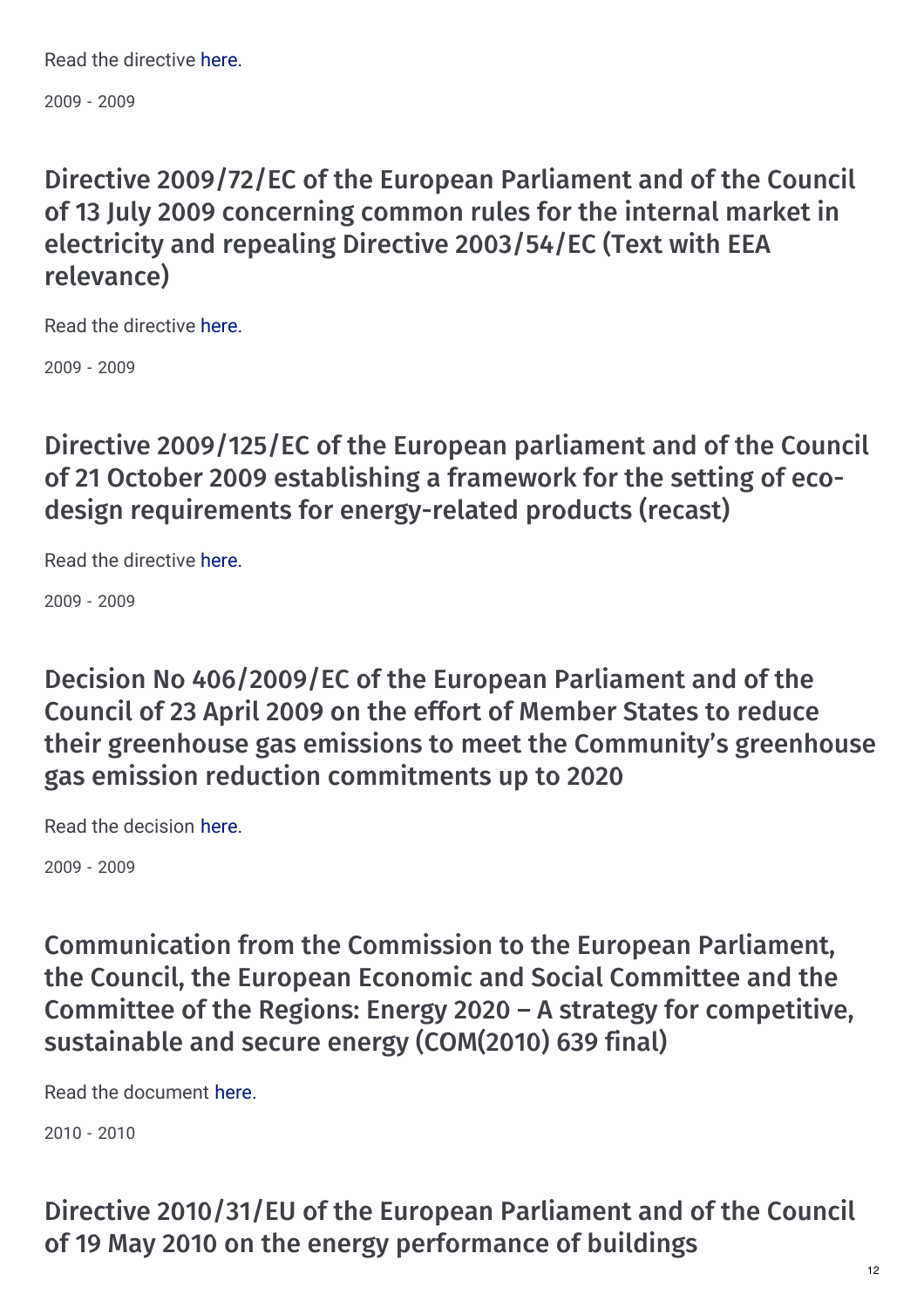Read the directive [here.](http://eur-lex.europa.eu/legal-content/EN/ALL/;ELX_SESSIONID=FZMjThLLzfxmmMCQGp2Y1s2d3TjwtD8QS3pqdkhXZbwqGwlgY9KN!2064651424?uri=CELEX%3A32010L0031)

2010 - 2010

### Communication from the Commission to the European Parliament, the Council, the European Economic and Social Committee and the Committee of the Regions: Energy Roadmap 2050

Read the document [here.](http://eur-lex.europa.eu/legal-content/EN/ALL/;ELX_SESSIONID=pXNYJKSFbLwdq5JBWQ9CvYWyJxD9RF4mnS3ctywT2xXmFYhlnlW1!-868768807?uri=CELEX:52011DC0885)

2011 - 2011

### European Parliament's resolution on the role of women in the green economy

Read the resolution [here.](http://www.europarl.europa.eu/sides/getDoc.do?type=REPORT&reference=A7-2012-0235&language=EN)

2012 - 2012

### Communication from the Commission to the European Parliament, the Council, the European Economic and Social Committee and the Committee of the Regions: A policy framework for climate and energy in the period from 2020 to 2030

Read the document [here.](http://eur-lex.europa.eu/legal-content/EN/ALL/?uri=CELEX:52014DC0015)

2014 - 2014

Communication from the Commission to the European Parliament, the Council, the European Economic and Social Committee and the Committee of the Regions: Green Employment Initiative: Tapping into the job creation potential of the green economy

Read the document [here.](http://ec.europa.eu/transparency/regdoc/rep/1/2014/EN/1-2014-446-EN-F1-1.Pdf)

2014 - 2014

Communication from the Commission to the European Parliament, the Council, the European Economic and Social Committee and the Committee of the Regions: European energy security strategy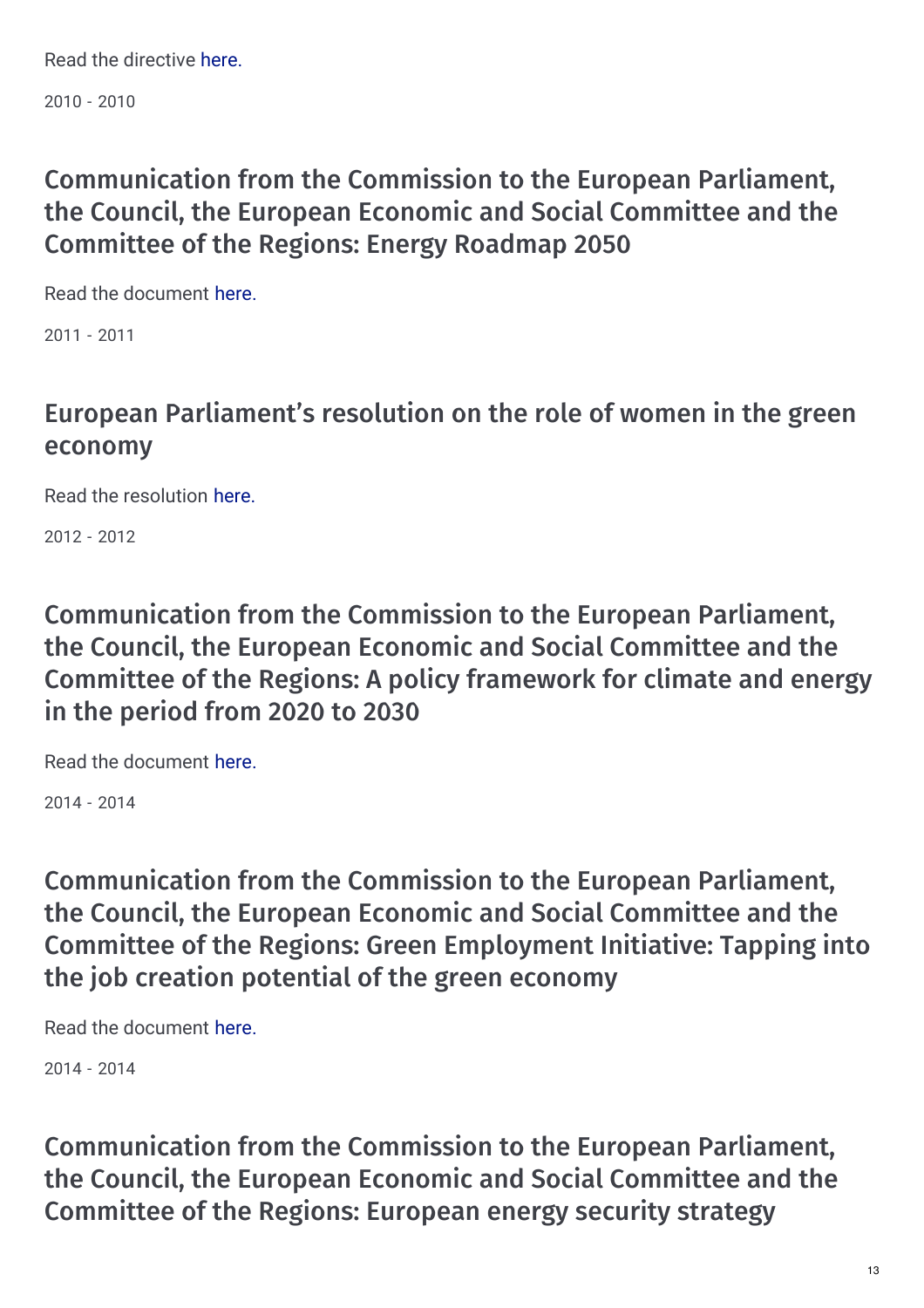2014 - 2014

Communication from the Commission to the European Parliament, the Council, the European Economic and Social Committee and the Committee of the Regions: A framework strategy for a resilient energy union with a forward looking climate change policy

Read the document [here.](http://eur-lex.europa.eu/legal-content/EN/TXT/?uri=COM:2015:80:FIN)

2015 - 2015

## **Current policy priorities at EU level**

**The energy union policy is based on 2ve mutually-reinforcing and closely interrelated dimensions designed to bring greater energy security, sustainability and competitiveness:**

energy security, solidarity and trust.

a fully integrated European energy market.

energy efficiency contributing to moderation of demand.

decarbonising the economy.

research, innovation and competitiveness.

Energy detailed objectives and targets are included in the EU 2020, 2030 and 2050 energy [strategies.](https://ec.europa.eu/energy/en/topics/energy-strategy)

#### **The main EU energy policy priorities by 2020 are:**

making Europe more energy-efficient by accelerating investment into efficient buildings, products and transport.

building a pan-European energy market by constructing the necessary transmission lines, pipelines, LNG terminals and other infrastructure. By 2015, no EU country should be isolated from the single market.

protecting consumer rights and achieving high safety standards in the energy sector.

implementing the strategic energy technology plan – the EU′s strategy to accelerate the development and deployment of low carbon technologies such as solar power, smart grids and carbon capture and storage.

pursuing good relations with the EU's external suppliers of energy and energy transit countries.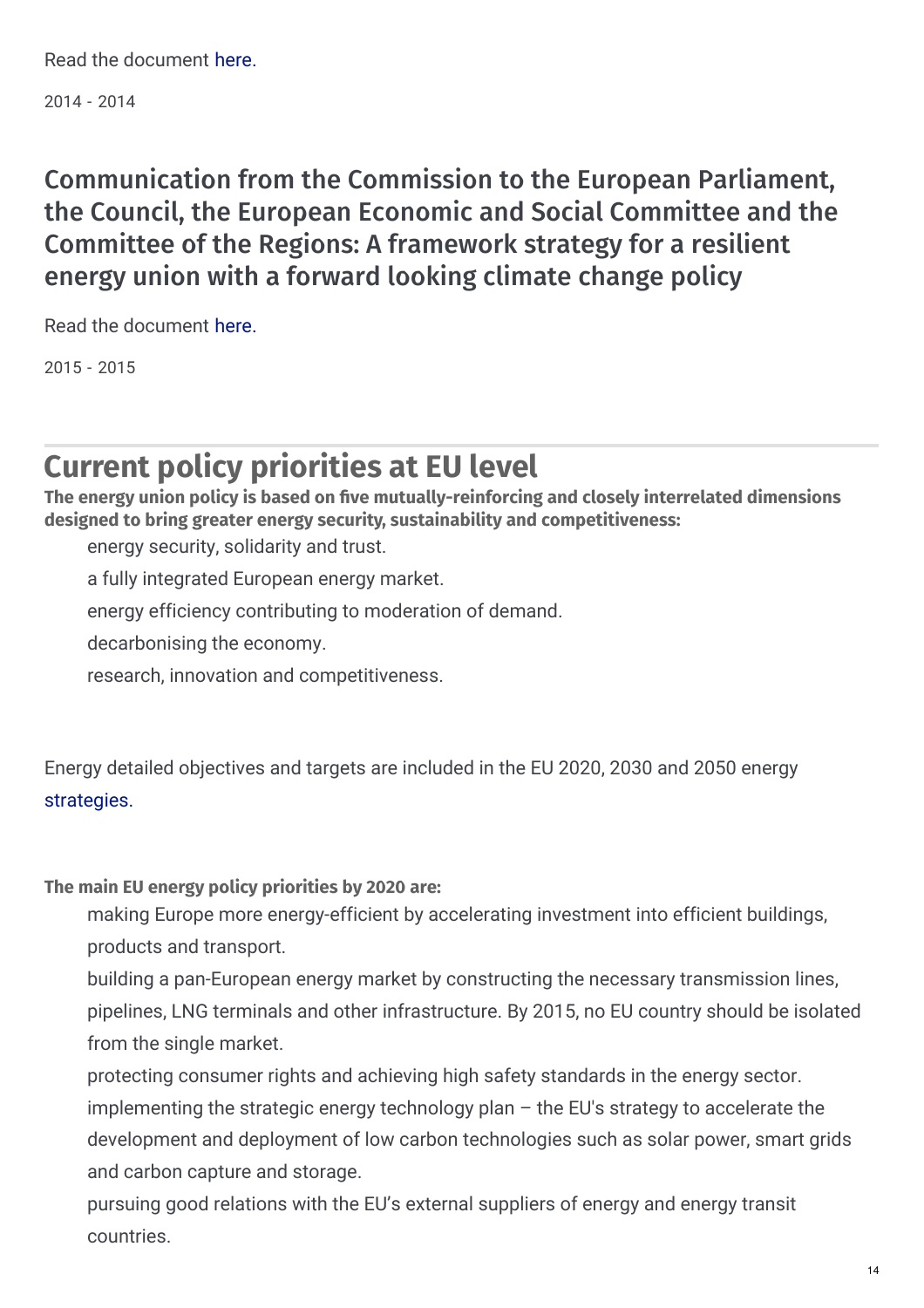supporting entrepreneurship to make European business fitter and more competitive. covering every part of the increasingly international value chain from access to raw materials to after-sales service.

#### **EU energy targets to be achieved by 2020 are included in the EU 2020 strategy:**

reducing greenhouse gas emissions by 20% compared to 1990 levels by 2020. The EU is prepared to go further and reduce by 30% if other developed countries make similar commitments and developing countries contribute according to their abilities, as part of a comprehensive global agreement.

increasing the share of renewable in final energy consumption to 20%.

moving towards a 20% increase in energy efficiency.

#### **By 2030, the EU aims to reach the following targets in the energy 2eld:**

a 40% cut in greenhouse gas emissions compared to 1990 levels.

at least a 27% share of renewable energy consumption.

at least 27% energy savings compared with the business-as-usual scenario.

By 2050, the EU aims to reduce greenhouse gas emissions by 80% - 95% when compared to 1990 levels **The main priorities set for reaching this objective are:**

decarbonising the energy system.

increasing the share of renewable energy and using energy more efficiently.

investing in infrastructure and replacing old infrastructure in place; designing the common energy market.

Furthermore, the EU aims to allow labour market and skills policies to play an active role in supporting employment and job creation in the green economy.

**To achieve this, the Commission sets the following priorities of activities:**

bridging the skills gaps.

anticipating change, securing transitions and promoting mobility.

supporting job creation.

increasing data quality